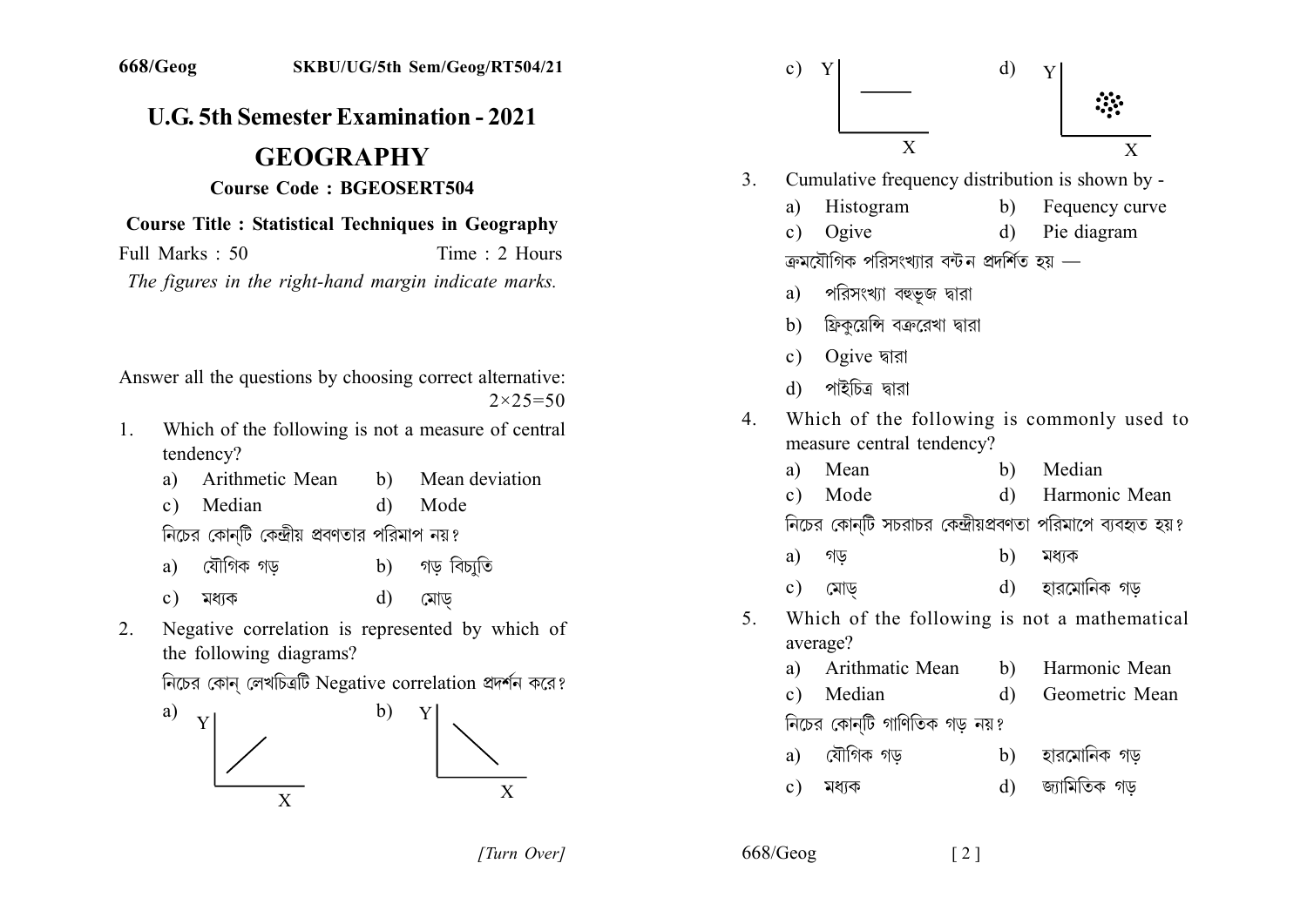Find out the mode of the following series: 6. নিচের রাশিমালা থেকে মোড নির্ণয় করো: 10, 12, 15, 12, 17, 13, 14, 12, 13 a)  $10$ b)  $12$ c)  $13$  $d)$  14 Which of the following is Random Sampling?  $7<sub>1</sub>$ **Quota Sampling** b) Cluster Sampling  $a)$ c) Extensive Sampling d) **Snowball Sampling** নিচের কোনটি একটি Random Sampling? a) কোটা স্যাম্পলিং b) ক্লাস্টার স্যাম্পলিং  $\mathbf c$ ) এক্সটেনসিভ স্যাম্পলিং  $\mathbf d$ ) স্লোবল স্যাম্পলিং Arithmetic Mean of the following series is –  $8<sup>1</sup>$ নিচের শ্রেণিটির যৌগিক গড হল — 5, 7, 9, 15, 20 a)  $10$ 10.2  $b)$ c)  $11.2$  $d)$ 12 Dividing a series into ten equal part is called - $9<sub>1</sub>$ a) Decile  $b)$ Ouartile c) Percentile  $d)$ None of these সমান দশ ভাগে বিভক্ত শ্রেণির অংশকে বলা হয় — চতুৰ্থক a) দশমক  $b)$ কোনোটিই না  $d)$  $c)$  শতাংশ 10. Determine the median of following series: নিচের শ্রেণিটির মধ্যক নির্ণয় কর: 3,5,7,9,12,13  $a) 3$  $b) 6$  $c) 8$  $d)$ 12

 $\begin{bmatrix} 3 \end{bmatrix}$ 

| 1.               | If value of mode is 14 and value of arithmetic mean  |                                                  |              |                 |  |
|------------------|------------------------------------------------------|--------------------------------------------------|--------------|-----------------|--|
|                  |                                                      | is 5 then the value of median is -               |              |                 |  |
|                  |                                                      | যদি মোডের মান ১৪ এবং যৌগিক গড় ৫ হয় তাহলে মধ্যক |              |                 |  |
|                  | হল $-$                                               |                                                  |              |                 |  |
|                  |                                                      | a) $12$                                          |              | b) $18$         |  |
|                  | c) 8                                                 |                                                  |              | $d)$ 14         |  |
| $\overline{2}$ . | To determine median, the data series should be       |                                                  |              |                 |  |
|                  | arranged in $-$                                      |                                                  |              |                 |  |
|                  |                                                      | a) Descending order b) Ascending order           |              |                 |  |
|                  |                                                      | c) (a) and (b) both d) None of these             |              |                 |  |
|                  | মধ্যক নির্ণয়ে প্রদত্ত রাশিমালাকে সাজানো উচিত —      |                                                  |              |                 |  |
|                  |                                                      | a) অবরোহী ক্রমে                                  |              | b) আরোহী ক্রমে  |  |
|                  |                                                      | c) $(a)$ এবং $(b)$ উভয়ই $(d)$ কোনোটিই নয়       |              |                 |  |
| 13.              | Which of the following is affected by extreme value? |                                                  |              |                 |  |
|                  | a)                                                   | Median                                           |              | b) Variance     |  |
|                  |                                                      | c) Standard deviation                            |              | d) Mean         |  |
|                  | নিচের কোন্টি চরম মান দ্বারা প্রভাবিত?                |                                                  |              |                 |  |
|                  |                                                      | a) মধ্যক                                         |              | b) ভ্যারিয়েন্স |  |
|                  |                                                      | c) আৰ্দৰ্শ বিচ্যুতি                              |              | d) গড়          |  |
| $\overline{4}$ . | is the mid value of class interval.                  |                                                  |              |                 |  |
|                  |                                                      | a) Median                                        | b)           | Class mark      |  |
|                  |                                                      | c) Variance                                      | $\rm d)$     | Mean            |  |
|                  | —— হল শ্রেণি ব্যবধানের মধ্যবিন্দু।                   |                                                  |              |                 |  |
|                  |                                                      | a) মধ্যক                                         |              | b) ক্লাসমার্ক   |  |
|                  |                                                      | c) ভ্যারিয়েন্স                                  | $\mathbf{d}$ | গড              |  |
|                  |                                                      |                                                  |              |                 |  |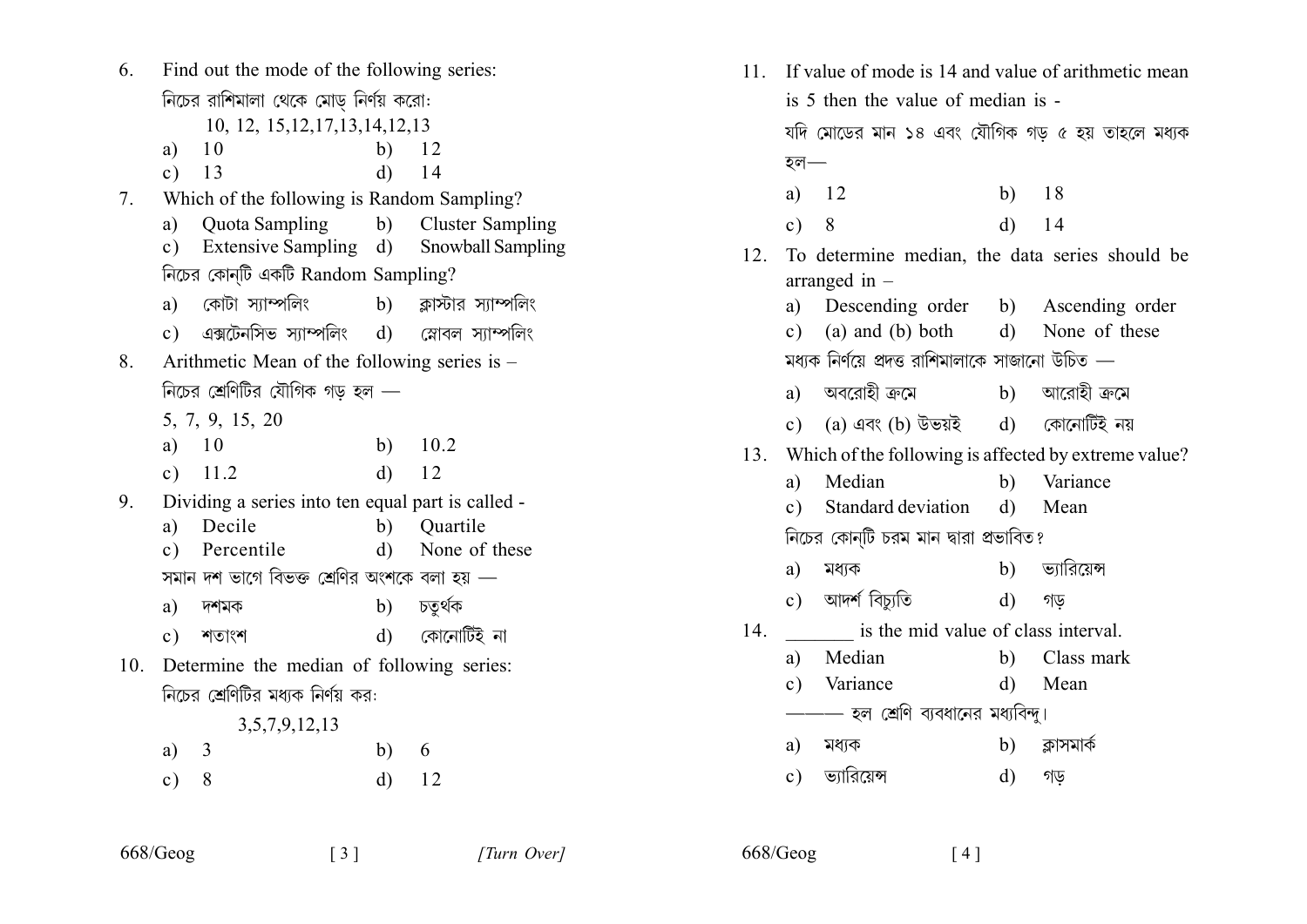- 15. In sampling, the lottery method is used for
	- Interpretation  $b)$ Theorization a)
	- Conceptualization  $d)$ Randomization  $\mathbf{c}$ ) নমুনা সংগ্রহে লটারী পদ্ধতির ব্যবহার নিম্নের কোন্টির জন্য করা হয় ?
	- ইন্টারপ্রিটেশন থিওরাইজেশন  $h)$  $a)$
	- কনসেপচয়ালাইজেশন র্ানডোমাইজেশন  $\mathbf{d}$  $c)$
- 16. If both variables X and Y increase or decrease simultaneously, then the co-efficient of correlation will be  $-$ 
	- Positive Negative  $\mathbf{b}$  $\mathbf{a}$
	- Zero  $d$ One  $c)$

যদি  $X$  এবং  $Y$  উভয় চলক একই সাথে বৃদ্ধি বা হাস পায়, তাহলে co-efficient of correlation इति —

- নেতিবাচক ইতিবাচক a)  $h)$
- এক শন্য  $c)$  $\mathbf{d}$
- 17 A time series consists of -
	- Two components Three components a) b)
	- Four components Five components  $\mathbf{d}$  $\mathbf{c}$ )

Time series ধারণ করে —

- দুইটি components a)
- তিনটি components  $h)$
- চারটি components  $\mathbf{c}$ )
- পাঁচটি components  $d$
- 18. Which of the following sampling method is not based on probability?
	- Simple Random Sampling a)
	- **Stratified Sampling**  $b)$
	- **Quota Sampling**  $\mathbf{c}$ )
	- **Cluster Sampling**  $\mathbf{d}$

নিচের কোন নমুনা পদ্ধতিটি সম্ভাবনার ওপর নির্ভরশীল নয়?

- সহজ রানিডম স্যাম্পলিং  $a)$
- স্তরিত নমুনা b)
- কোটা স্যাম্পলিং  $\mathbf{c}$ )
- ক্রাস্টার স্যাম্পলিং  $\mathbf{d}$
- 19. Which of the following sampling method is based on probability?
	- **Convenience Sampling** a)
	- Judgement Sampling b)
	- **Stratified Sampling**  $\mathbf{c}$ )
	- **Ouota Sampling** d)

নিচের কোন নমনা পদ্ধতিটি সম্ভাবনার ওপর নির্ভরশীল?

- কনভিনিয়েন্স স্যাম্পলিং a)
- জাজমেন্ট স্যাম্পলিং  $h)$
- স্করিত স্যাম্পলিং  $c)$
- কোটা স্যাম্পলিং  $\mathbf{d}$
- 20. A decline in the sale of ice cream during November to March is associated with -

 $\lceil 6 \rceil$ 

Seasonal Variance a)

 $668/Geog$